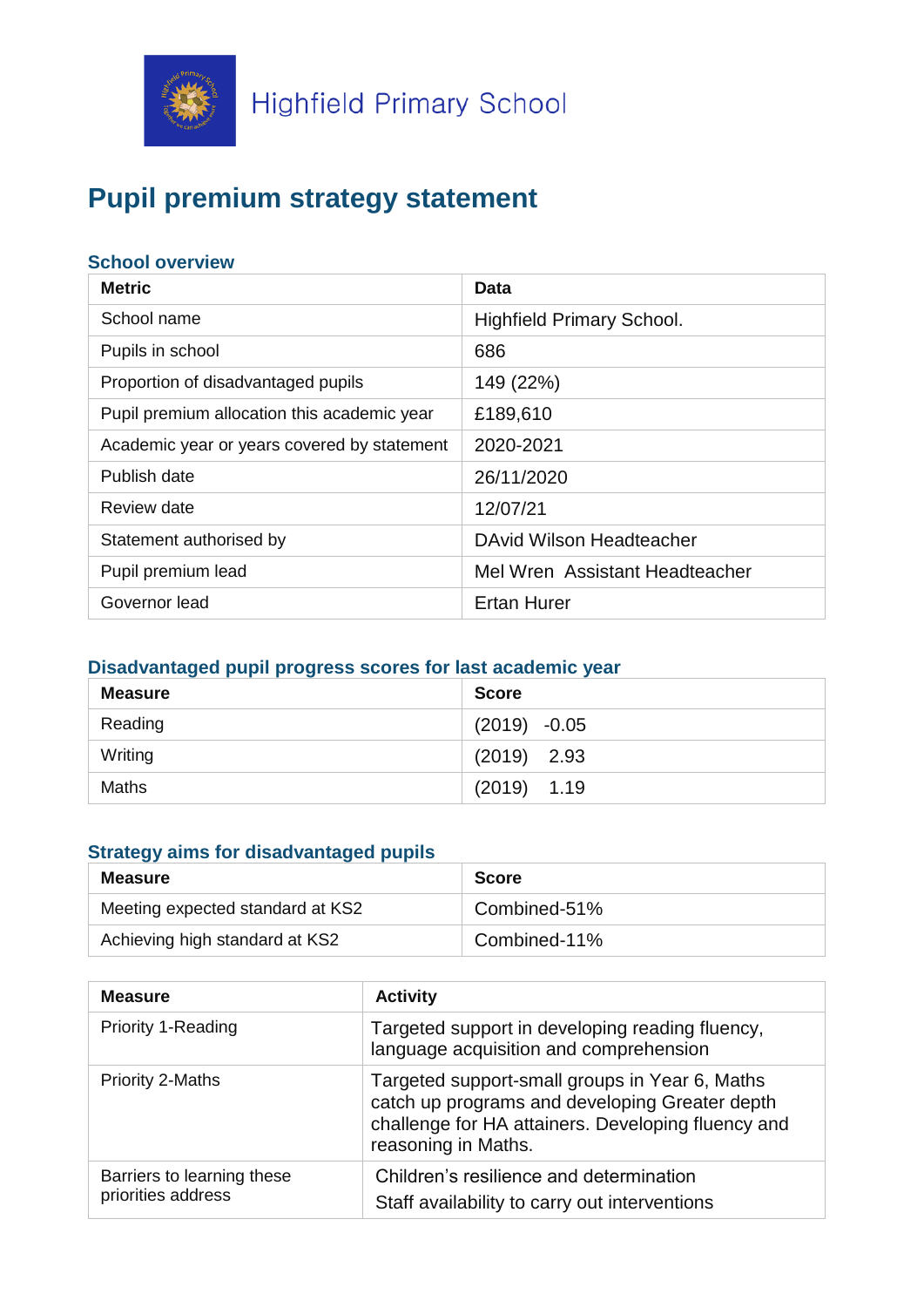| Projected spending | £95,000 |
|--------------------|---------|
|                    |         |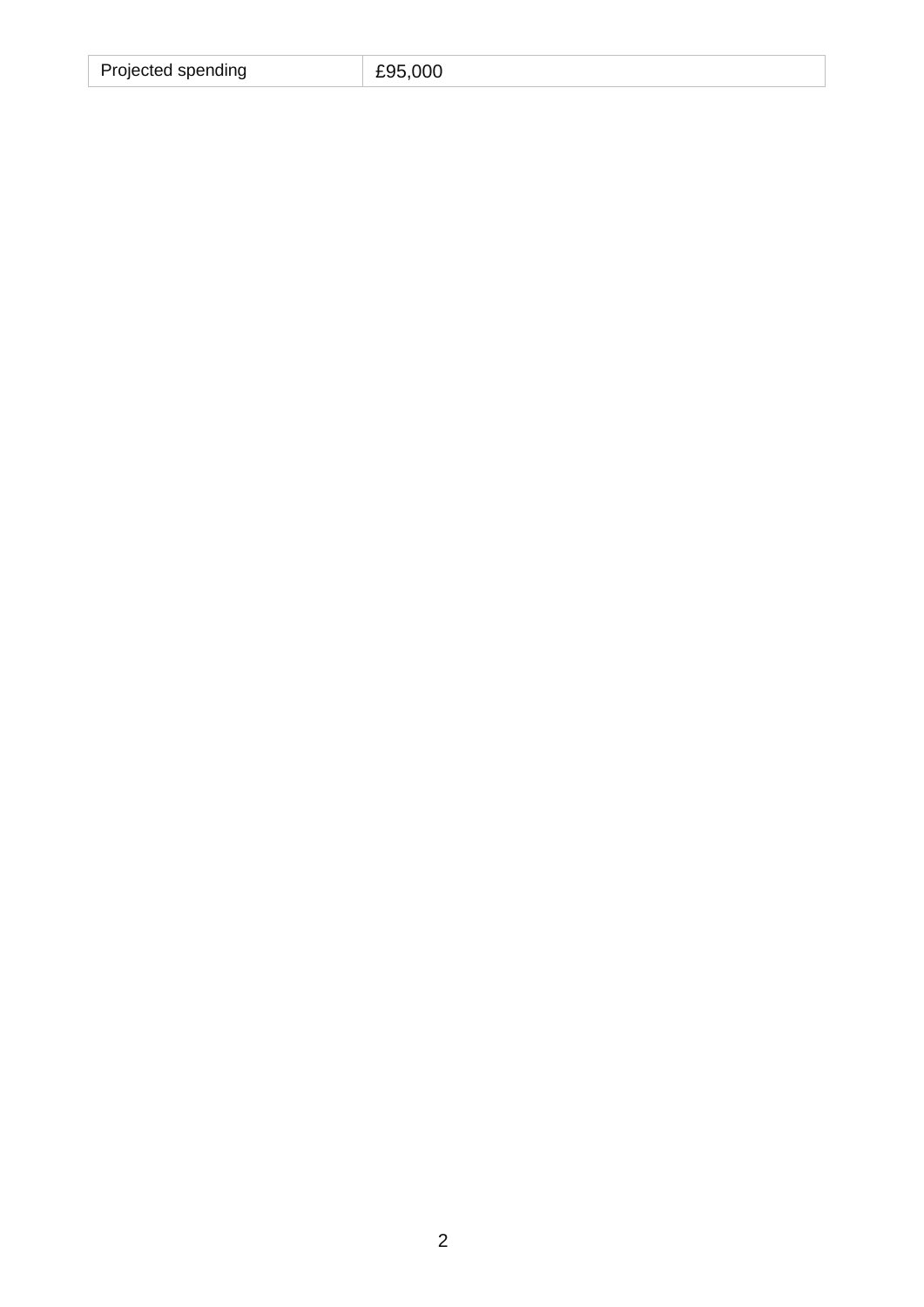## **Teaching priorities for current academic year**

| Aim                                                            | <b>Target</b>                                                                                                                                                                                                                                                                         | <b>Target date</b> |
|----------------------------------------------------------------|---------------------------------------------------------------------------------------------------------------------------------------------------------------------------------------------------------------------------------------------------------------------------------------|--------------------|
| Progress in Reading                                            | Disadvantaged pupils catch up and<br>develop their language acquisition,<br>reading comprehension and fluency                                                                                                                                                                         | Summer 2021        |
| Progress in Writing                                            | Disadvantaged pupils are provided with<br>opportunities, to self-reflect, explain their<br>learning to others and at the same time<br>deepen their own understanding. Children<br>confidently edit and improve own writing<br>and are able to identify and check for own<br>mistakes. | Summer 2021        |
| Progress in Mathematics                                        | Disadvantaged pupils are confidently<br>able to cross mathematical skills in<br>different subjects which demonstrates<br>mastery.                                                                                                                                                     | Summer 2021        |
| Phonics                                                        | Year 2 75% Year 1-78%<br>TArgeted small groups/in class support<br>daily phonics x2 a day                                                                                                                                                                                             | Summer 2021        |
| Recovery Curriculum and<br>children's emotional well-<br>being | Disadvantaged pupils are ready to<br>learn and show emotional resilience<br>and determination.                                                                                                                                                                                        | Summer 2021        |

#### **Remember to focus support on disadvantaged pupils reaching the expected standard in phonics check at end of year 1.**

## **Targeted academic support for current academic year**

| <b>Measure</b>                                                | <b>Activity</b>                                                                                                                                                                                                                            |
|---------------------------------------------------------------|--------------------------------------------------------------------------------------------------------------------------------------------------------------------------------------------------------------------------------------------|
| Priority 1-Catch up programs                                  | The school implements effective catch up programs<br>for pupils who have fallen behind.                                                                                                                                                    |
| <b>Priority 2-Transfering Maths</b><br>skills across subjects | Teachers to maximise opportunities for Maths skills<br>and mastery to be taught and transferred across the<br>curriculum.                                                                                                                  |
| Barriers to learning these<br>priorities address              | Current pandemic-school/bubble closures atre a<br>possibility<br>Parental uptake of after school interventions and<br>attendance<br>Big proportion of Pupil premium pupils fell further<br>behind during Lockdown. There is now a widening |
| Projected spending                                            | gap.<br>£80,000                                                                                                                                                                                                                            |

## **Wider strategies for current academic year**

| <b>Measure</b> | <b>ctivity</b> |
|----------------|----------------|
|----------------|----------------|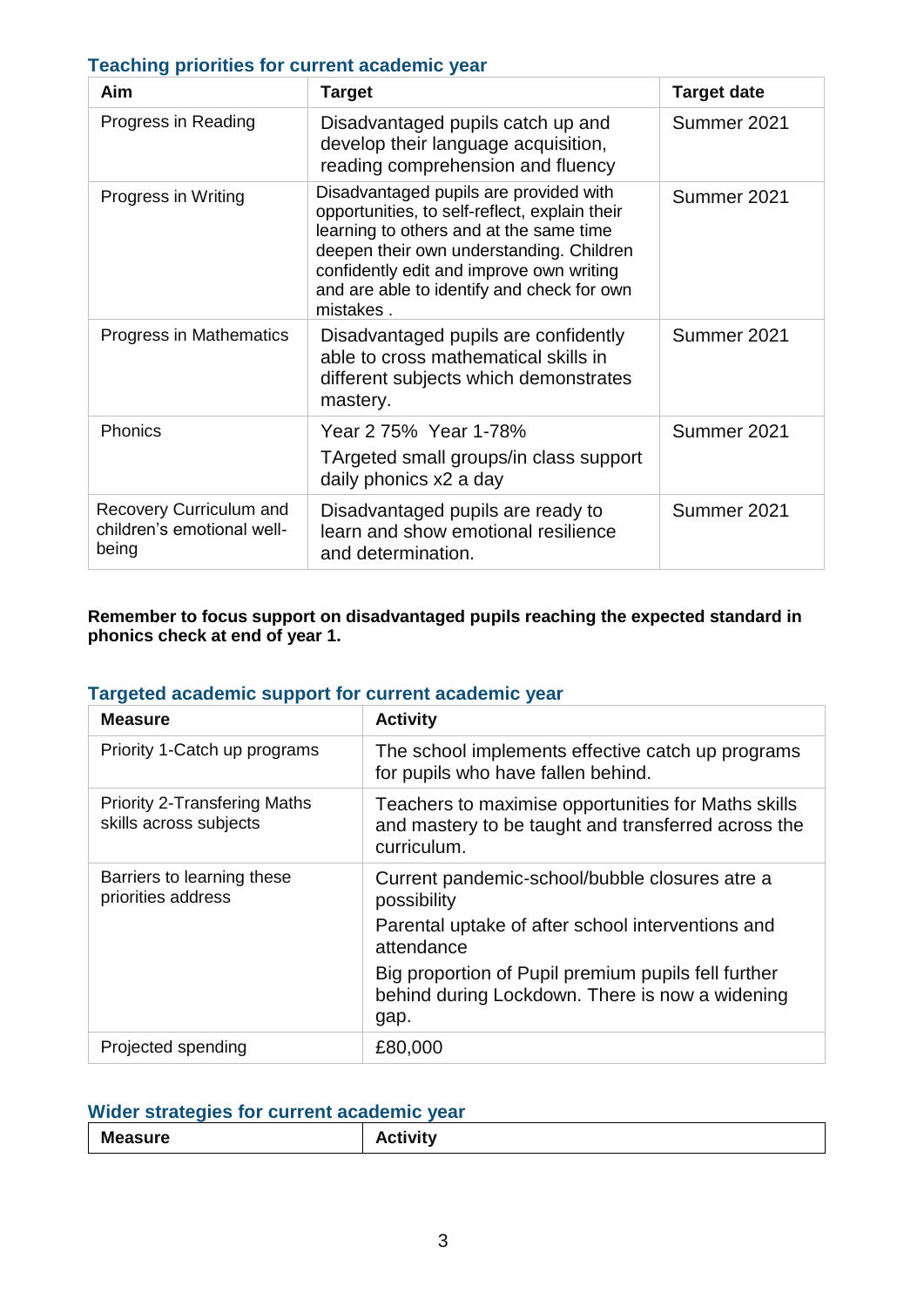| <b>Priority 1-Remote Learning</b>                | All disadvantages pupils know how to access remote<br>learning independently and have provision for this at<br>home                                        |
|--------------------------------------------------|------------------------------------------------------------------------------------------------------------------------------------------------------------|
| Priority 2-Attendance                            | Disadvantaged attendance is close to or in line with<br>national average when compared to similar groups<br>of school nationally                           |
| Barriers to learning these<br>priorities address | Parental responsibility for attendance<br>Provision of devices for remote learning<br>Current pandemic- bubble/school closures are a<br>strong possibility |
| Projected spending                               | £15,000                                                                                                                                                    |

## **Monitoring and Implementation**

| Area                           | <b>Challenge</b>                                          | <b>Mitigating action</b>                                                                                                                                                                                                      |
|--------------------------------|-----------------------------------------------------------|-------------------------------------------------------------------------------------------------------------------------------------------------------------------------------------------------------------------------------|
| Teaching                       | Widening gaps since<br>Lockdown in Spring 2020            | .Recovery Curriculum, high<br>quality teaching and learning,<br>exciting, challenging, creative<br>curriculum, rigorous analysis of<br>data and actions, interventions,<br>review and reflect                                 |
|                                | Parent take up of interventions<br>and catch up           | Strong and engaging parental<br>links-building strong<br>relationships                                                                                                                                                        |
| Targeted support               | Children's resilience and<br>determination and well-being | SMILE approach,, focus on<br>pupils resilience, empathy and<br>determination is a curriculum<br>focus. Ready to learn<br>assessments completed in the<br>first few weeks of term-targeted<br>support for pupils put in place. |
| Provision for remote learning. |                                                           | Parental Survey-to find barriers<br>for remote learning                                                                                                                                                                       |
| Wider strategies               |                                                           | Actions from survey-devices (lap<br>top/IPad) loan, crib sheet for on-<br>line learning                                                                                                                                       |
|                                |                                                           | Parental engagement once<br>bubble is closed-phone calls etc                                                                                                                                                                  |
|                                |                                                           | SIM cards requested to improve<br>internet at pupil's home                                                                                                                                                                    |